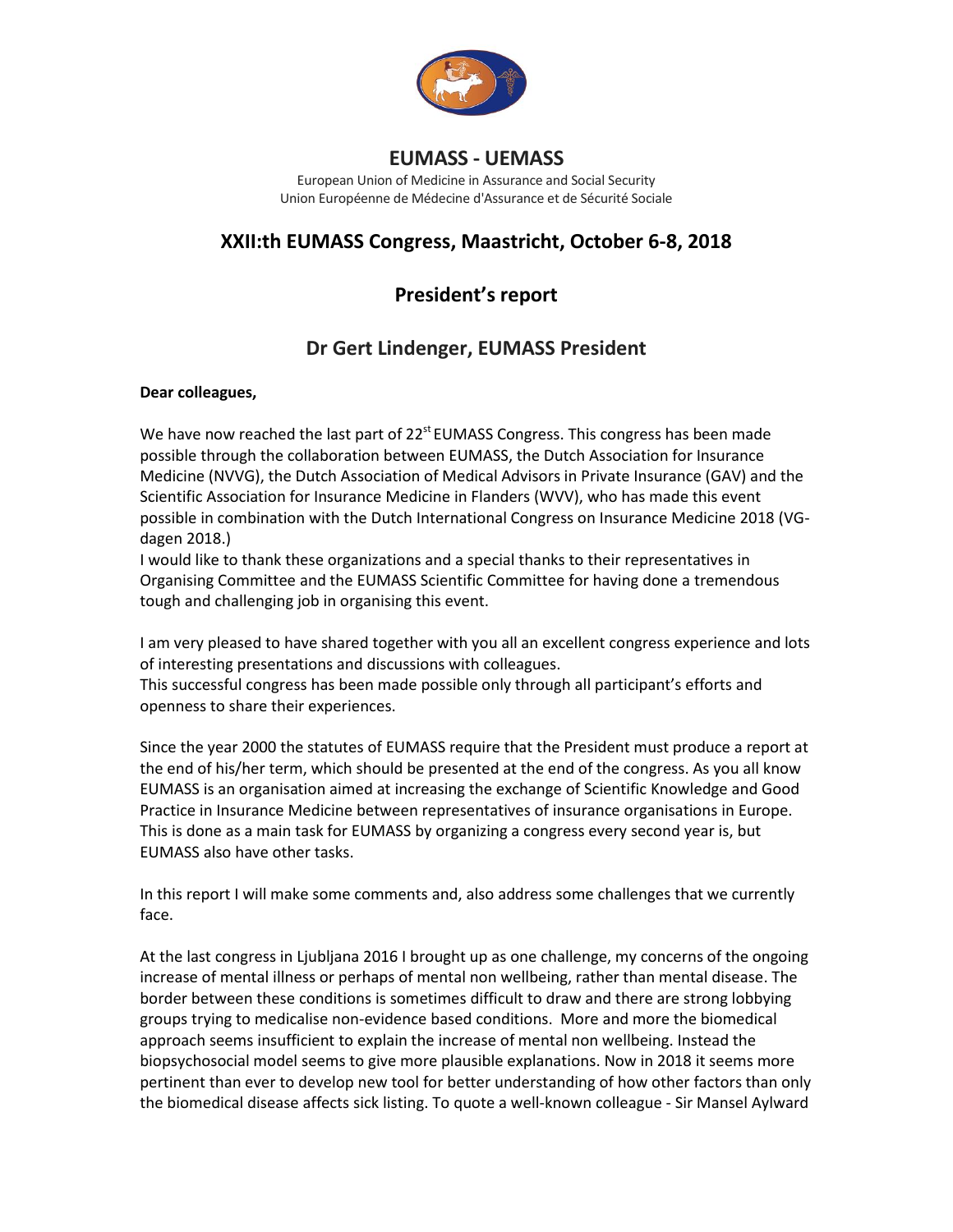

European Union of Medicine in Assurance and Social Security Union Européenne de Médecine d'Assurance et de Sécurité Sociale

*said in 2013 "How people think and feel about their health problems determine how they deal with them and their impact."*

Another challenge I would like to address is that several Social Insurance Agencies have started to explore how computers with Artificial Intelligence can read an interpret sick notes/certifications through recognition of patterns. How smart and how fair can these systems be made? Will this mean that the number of Social insurance Officers and Decision Makers can be decreased?

The third challenge I would like to address, as at the last congress 2 years ago, is migration. During the last few years Europe has had a large migration and great numbers of refugees, due to war and economic crises. The new question was raised of how this would affect Insurance Medicine. We can now see that in some European countries this has put a quite a strain on society. Many of the European Social Security schemes are created for other circumstances than the conditions that the systems now are facing. We now see that a number of migrants have had difficulties to adapt and integrate in their new country. But if this is because of a medical condition or other factors is not always easy to evaluate. So still in many places integration is not quick and tension has increased. We still need to actively contribute to try to reduce tensions in Europe.

A completely other challenge I would like to address is international crime. Or rather international crime has tried to address EUMASS. Someone have been falsifying email addresses of EUMASS Council members and e-mails has been sent, at several occasions, to our EUMASS treasurer, presenting a fabricated invoice, trying to look like it was from our Norwegian members association. But of course with the payment ending up at completely different place.

## **The previous Congress in Ljubljana**

The 21<sup>th</sup> EUMASS Congress was held in Ljubljana at June 9-11, 2016. The congress was in cooperation with the 4<sup>th</sup> International Congress of Medical Assessors in Slovenia. The main theme was "Research, education, and practice in insurance medicine and social security". The lectures and meetings took place at the congress facility of Hotel Union in the center of Ljubljana.

The organisers together with the EUMASS Scientific Committee had arranged an extensive congress program. There were 12 plenary presentations covering among other issues challenges as to possible 'side effects' of being sickness absent and the role of physicians in return to work in different countries.

There were 105 parallel sessions 27 workshops and 40 posters. Addressed topics were Return to work, Sick leave, Sick leave certification, Disability, Disability evaluation, Monitoring/risk management in healthcare and Developments in healthcare,. CME credits were given for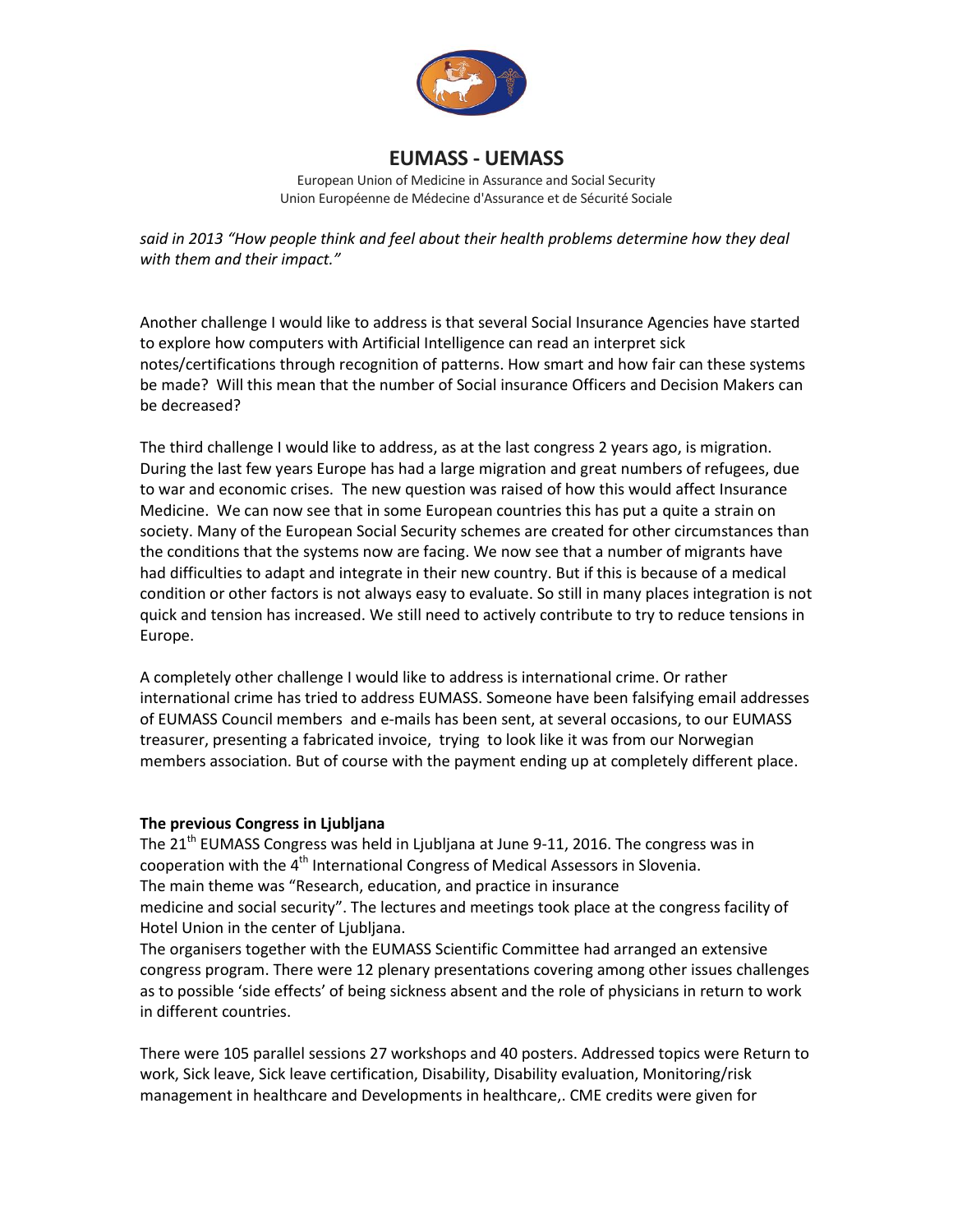

European Union of Medicine in Assurance and Social Security Union Européenne de Médecine d'Assurance et de Sécurité Sociale

participation.

The congress was attended by 660 participants from 24 countries and therefore the so far most well attended congress. The evaluations showed that the congress scored high in terms of content.

#### **The Council meetings**

The EUMASS council has met seven times since June 2016. The first meeting was held in conjunction with the Congress in Ljubljana in 2016. Thereafter, meetings were held in Warsaw in the autumn of 2016. In 2017 Council meeting were held Liege in February, Helsinki in June in and in Zagreb in September. In 2018 Council meeting were held Halle in Belgium in March and in Reykjavik in June, there hosted by the Icelandic orgisation VIRK.

The meetings have been attended by 20-30 Council members each time and by observers and invited guests. These meetings have been most satisfying.

In connection with EUMASS Council meetings, which are always held on Saturdays, EUMASS has continued the tradition of having a scientific program the preceding day. These meeting have been well organised and have given deeper insights into current issues of the organising country, as well as of international research in our field.

## **The Executive Board**

The Executive Board has had its own meetings, usually in connection with the Council meetings. There has also been a need for additional Executive Board meetings which has been held through Skype.

## **The Scientific Committee**

EUMASS is still in a process of changes in the direction of increased professionalism. Since 2016, Corian Oancea has been the chair of the Scientific Committee. The committee has also included Dr. I. Autti-Rämö, Finland, Dr. W. de Boer, Switzerland and the Netherlands, Dr. S. Brage, Norway, Prof. Dr. G. Delclos, Spain, Dr. F. Latil, France, DM H.-W. Pfeifer, Germany and Dr. A. Vergison, Belgium. Adjunct members for the duration of 2 years Prof. Dr. K. Alexanderson, Sweden ,Prof. Dr. M. Du Bois, Prof. Dr. H. Wind, Dr. J. Buitenhuis both from the Netherlands

The Scientific Committee has done an extensive work with respect to planning the Maastricht Congress, including developing abstract criteria, abstract evaluation, program, and selection of plenary speakers and moderators.

**CME accreditation and EACCME**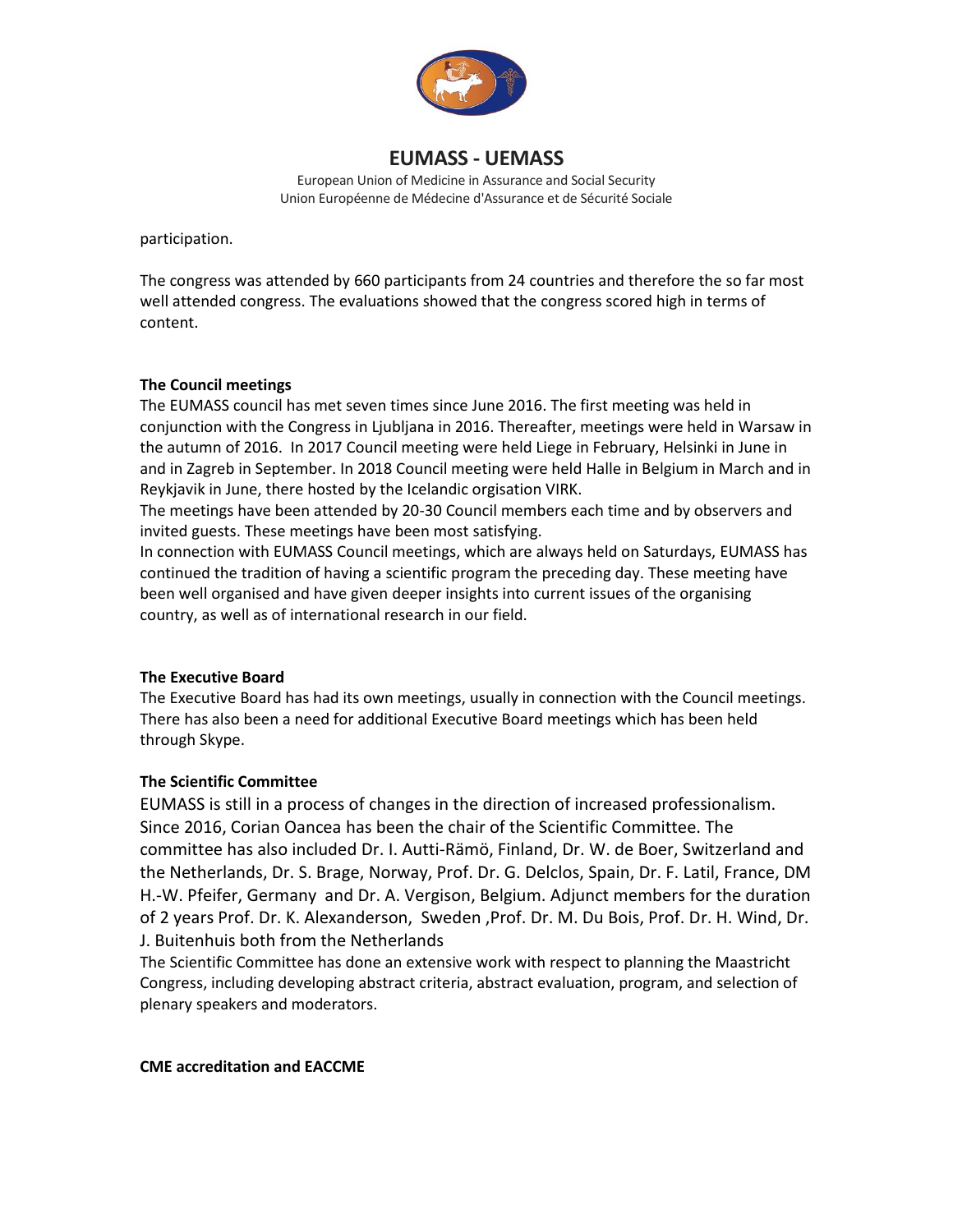

European Union of Medicine in Assurance and Social Security Union Européenne de Médecine d'Assurance et de Sécurité Sociale

EUMASS has a specific expert, Dr Lars Goyeryd, appointed in order facilitate the complicated and important application process for approval for CME points through The European Accreditation the Council for CME (EACCME).

CME accreditation is essential for EUMASS Congresses. But a dilemma is still that education goals cannot be appraised towards the specialty of Insurance Medicine since it is not recognised as a medical specialty. EUMASS ha pointed this out to the responsible organisation behind the CME process, EACCME/ UEMS.

## **Working groups**

In this period, three working groups have been active.

The Babylon group:

There is sometimes a degree of confusion and uncertainty on the use of terms and concepts in European social insurance. This leads to misunderstandings. The Council has therefore earlier endorsed a working group on nomenclature, called the Babylon Group. The main goal is to facilitate understanding and communication in the field of insurance medicine in Europe. The purpose of this project was five fold;

- 1. to develop a shared understanding of the meaning of commonly used terms across countries represented in EUMASS.
- 2. to assist new members of EUMASS to understand other countries social security systems and disability assessment schemes, to allow.
- 3. to allow appreciation of differences in the use of terms in member countries.
- 4. to allow researchers to be able to compare both similarities and differences when comparing social security systems and disability assessment schemes.
- 5. To facilitate the writing of abstracts in English on the topic of Social Security, Disability and Insurance Medicine.

The most commonly used terms within insurance medicine have been identified and defined. The definitions are fitted with an explained text in English and are approved by the Dictionary Department of Oxford University Press, with the great assistance of EUMASS former U.K. representative Nerys Williams. After the first test translation into French, the Babylon working group has, , proceeded with further languages, namely Czech, Croatian, German, Slovenian and also Sweden, The Netherlands, Denmark and Norway. A paper concerning this can be read in the TBV Special EUMASS congress edition.

## - The working group on ICF:

This group is working with the dissemination of ICF and the integration of the ICF model into national insurance administrations. After the successful development of the EUMASS ICF-based core set for disability assessment in 2007, the group has worked with the spreading of ICF in various national settings and with the validation of the core set. The validation study was completed and the results published in 2014.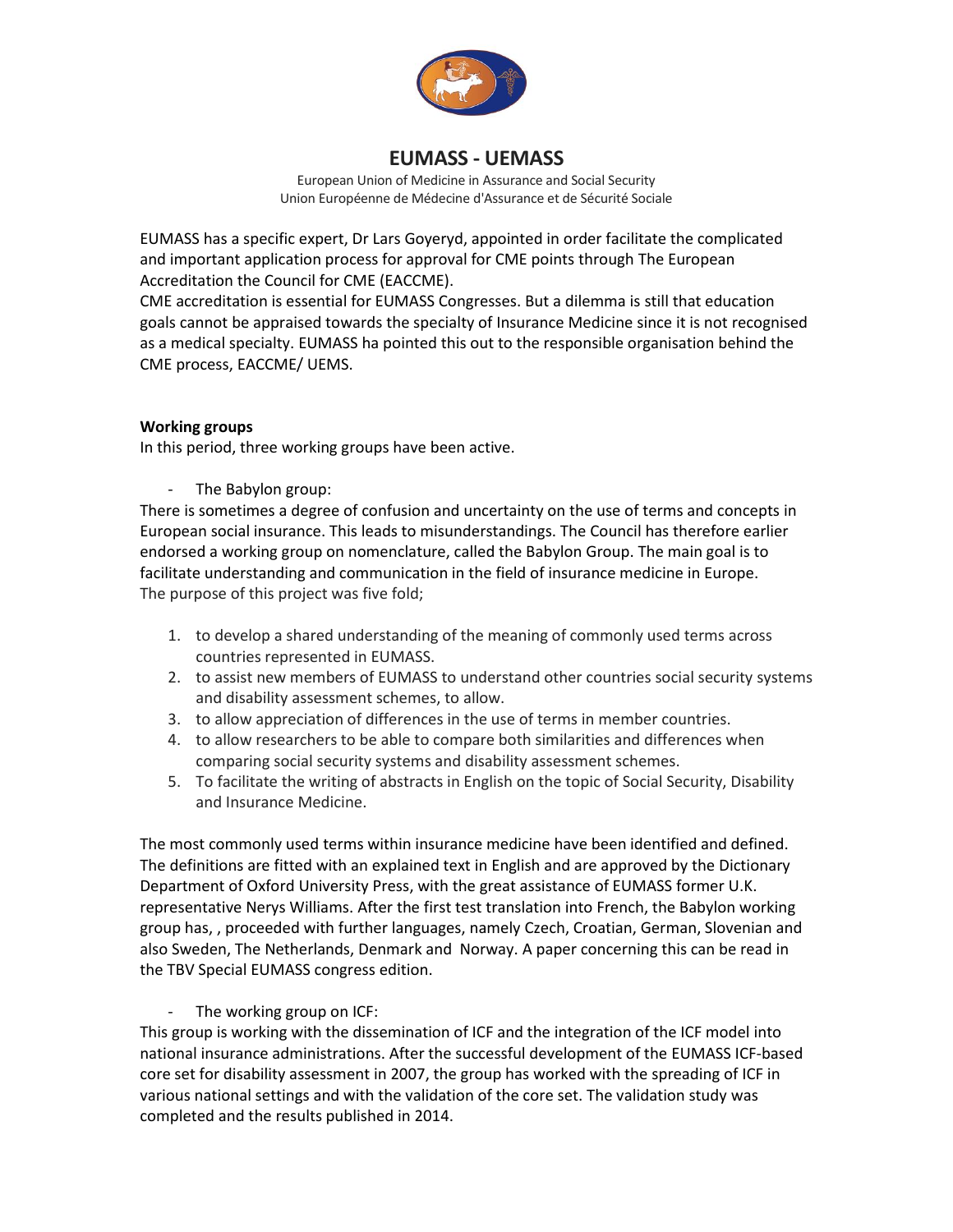

European Union of Medicine in Assurance and Social Security Union Européenne de Médecine d'Assurance et de Sécurité Sociale

At the EUMASS congress in Ljubljana a contact was established towards the U.S. National Institute of Health concerning their new developed computerized self-report called Work Disability - Functional Assessment Battery (WD-FAB). Several meeting has since then been held concerning possible European tests and use of FAB. Meetings ahs been held in Brussels, Gothenburg and latest now in Prague two weeks ago. The Prague meeting was arranged through the E.U. Commissions Structural Reform Support Unit (SRSS).

## - The working group on ethics:

The objectives of EUMASS-UEMASS states that "Where appropriate to defend the ethical standards and the function of insurance physicians". During the last year a suggestion for what EUMASS could consider to be good ethics was developed with special assistance from Finland and Norway. At the EUMASS meeting in June in Reykjavik this year it was agreed, after a few amendments in the working group, that it could be accepted for EUMASS by a Council decision.

#### **New members of EUMASS**

In 2016-2018, new associations became members of the EUMASS: From Greece: ELIEAKAP - Hellenic Medical Association of Disability, Social Security and Welfare We also have a new application from Estonia: Eesti Töötukassa – The Estonian Unemployment Insurance Fund

## **Representation in CPME**

EUMASS is an associated member of CPME (Standing Committee of European Doctors). Four CPME meetings have been held, where EUMASS has been represented in the Assembly as well as in the working groups meetings.

## **External collaboration**

The network in EUMASS functions well and is of great importance. Many members benefit from the expertise and networking of individual members in studies and work they are doing for their national organisations.

The EUMASS Council is a supporting organisation of the Cochrane Field of Insurance Medicine (CIM).

EUMASS members has also on request from the E.U. Commissions Structural Reform Support Unit (SRSS) at several occasions functioned as experts at differs workshops, like in Prague and Warsaw.

Also for this event it is a privilege to be able to cooperate with the TBV - Tijdschrift voor Bedrijfsen Verzekeringsgeneeskunde (Dutch Journal of Occupational and Insurance Medicine), concerning publishing a special edition in English, with contributions of articles from several member countries of EUMASS. Many thanks to TBV for that!